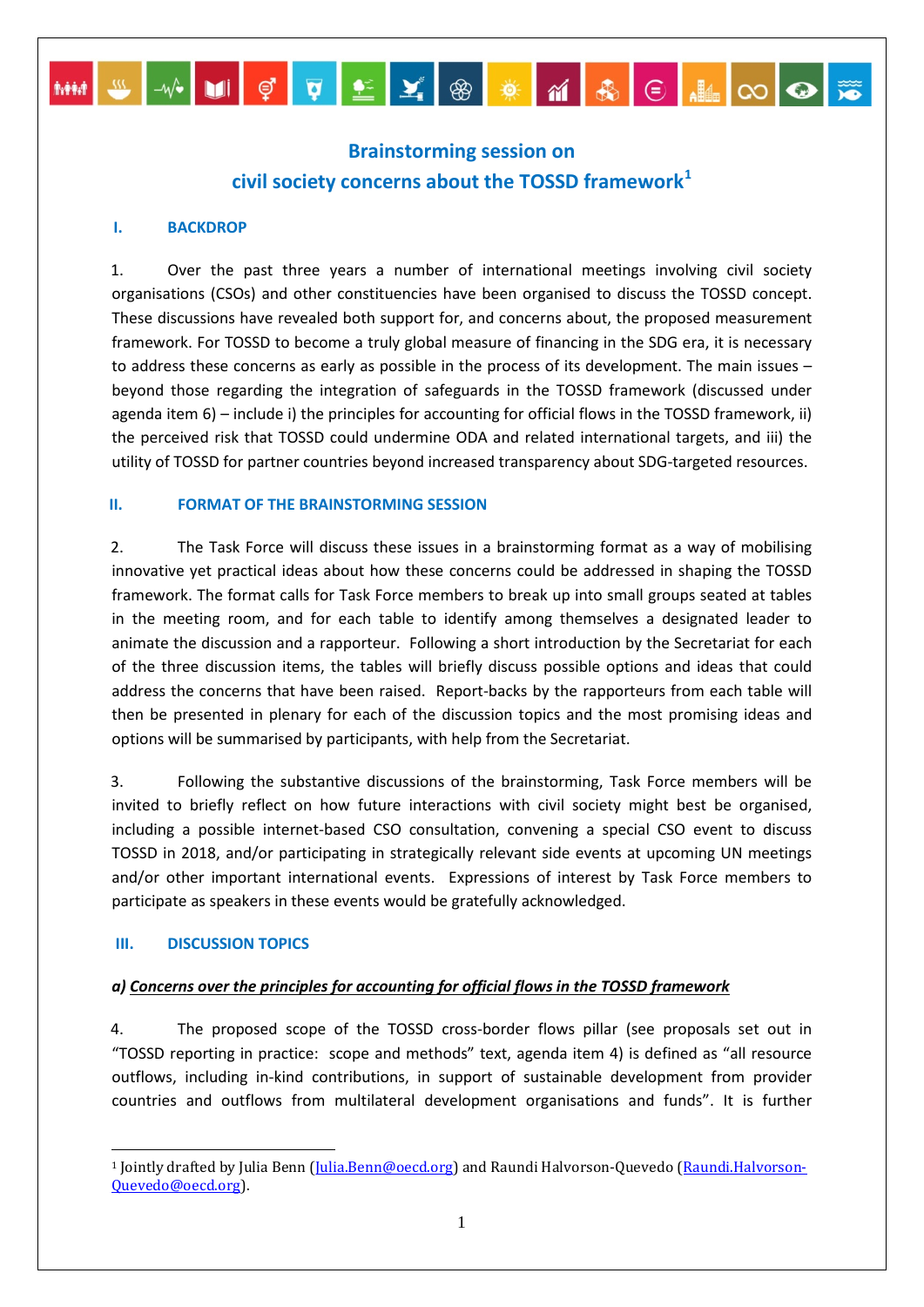proposed that data be reported on both a commitment and disbursement basis, and in gross and net terms (fields "amount committed", "amount extended", and "amount received").

5. CSOs have emphasised that TOSSD should only capture the actual transfer of resources to developing countries – which is indeed the aim of the cross-border flows pillar. As regards the basis of measurement, they have (rightly) signalled that i) not all commitments materialise and ii) for any given project there may be a gap, sometimes significant, between the amounts that have been committed and amounts that are actually disbursed. Such discrepancies can be due to factors such as changes in project costs or exchange rates but also changes in provider or recipient policies or programmes. CSOs suggest that data on a commitment basis should therefore only be presented as "additional information alongside disbursement figures", and caution that "great care should be taken to stress the limitations of these figures".

6. The proposed scope of TOSSD summarised above addresses CSO concerns to a large extent, but it would be useful to discuss the possibility of tracking projects over their lifetime in the TOSSD system by linking up both the commitments and disbursements for a given project. In theory, this can be done using a unique project identifier. In practice, however, several issues arise:

- Links can be easily broken (e.g. changes in IT systems).
- To capture the full project, any contributions from other financiers (public or private) should be reported using the same unique identifier. Is this feasible? It may only be so as and when the financing package is pulled together (at the commitment stage). Would a project identifier reduce the risk of double counting?
- Is information on projects over their lifetime useful if it is incomplete? If not, does it make sense to complicate the reporting with this feature?
- Practical issues such as commitment vs. cumulative commitment.
- Practical issues also for activities that are not "projects" as such, e.g. sending an expert.
- As regards tracking net flows over the lifetime of a project, data on return flows are often treated as confidential at the project level if the recipients are private sector entities. This suggests that data on earnings on non-grant financial instruments repatriated to the provider country may need to be collected at the aggregate level. And what is the crossborder flow exactly? If a provider country sells its equity stake to an investor in another country, there is an amount received by the provider but the investment remains in the developing country – the transaction has merely amounted to a change in ownership of the investment.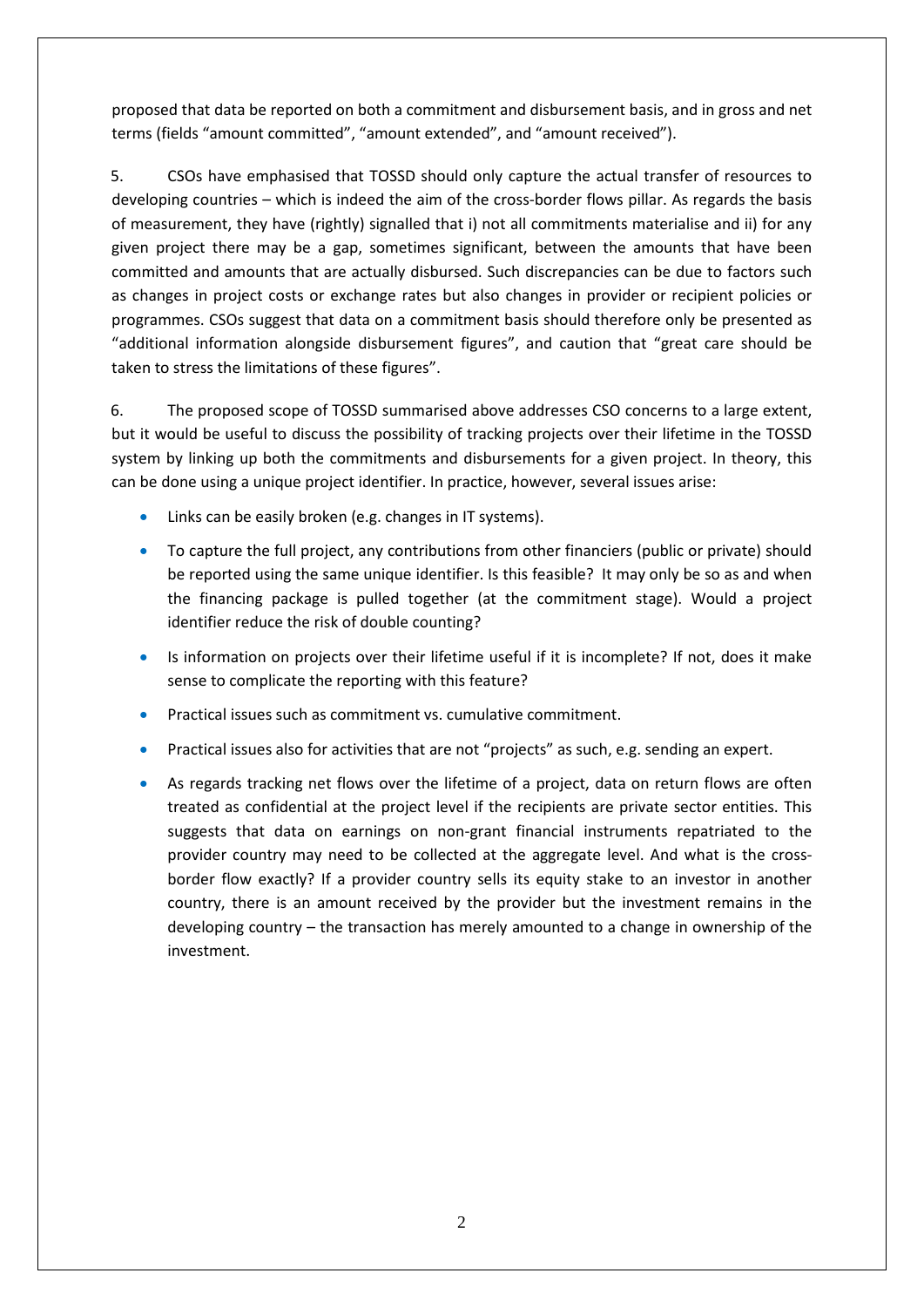#### **Issues for discussion**

- *How realistic is it to develop a project identifier system in the TOSSD framework? Is there any utility in doing so if data are not complete for each project?*
- *How could a project identifier system best be organised given the complexity of project financing across multiple providers? Once the commitments have been made? Who would be responsible for establishing and ensuring all financiers use the project identified?*
- *Are there technical solutions for limiting or eliminating the risk that IT links break?*
- *What TOSSD data might be collected as aggregates?*

#### *b) Concerns that TOSSD could undermine ODA and related international commitment targets*

7. CSOs have also flagged that by creating an alternative measure of official support for developing countries, TOSSD could open the door for provider countries to shy away from previous ODA commitments and other international targets. This perception persists, despite concerted efforts throughout the development of TOSSD to clarify that the measure is *complementary* to ODA.

8. The proposal for the cross-border flows pillar is to organise data collection so that all resources being channelled through the multilateral system will be reported by the multilateral institution concerned. This is not the way that ODA channelled through the multilateral system is reported, which establishes a clear distinction between the TOSSD and the ODA measurement systems and thus has no implications regarding ODA figures and associated commitments by providers.

9. Other international commitments (e.g. climate finance) have been mentioned in this context too. This should not be a problem because no TOSSD targets are to be established and, at any rate, a separate climate finance monitoring mechanism exists.

10. Perhaps a more relevant issue for consideration is how to avoid a situation where, in reporting on SDG finance, TOSSD-eligible projects are counted several times, thus inflating the level of overall support. For example, if a TOSSD-eligible project is tagged as contributing to SDG targets x, y and z, and if data on each target is retrieved separately from the database without taking into account the overlap, the project might be captured several times. Some rules on how to determine allocation among multiple uses will need to be developed.

#### **Issues for discussion**

- *Is the proposed TOSSD measurement system sufficiently different from the ODA measurement system?*
- *How could the TOSSD reporting system ensure that support for projects financing complex/multidimensional SDG targets covering more than one sector do not give rise to double-counting? For example, how would the TOSSD system distinguish among multiple objectives in a given sectoral programme? For example, a slum*